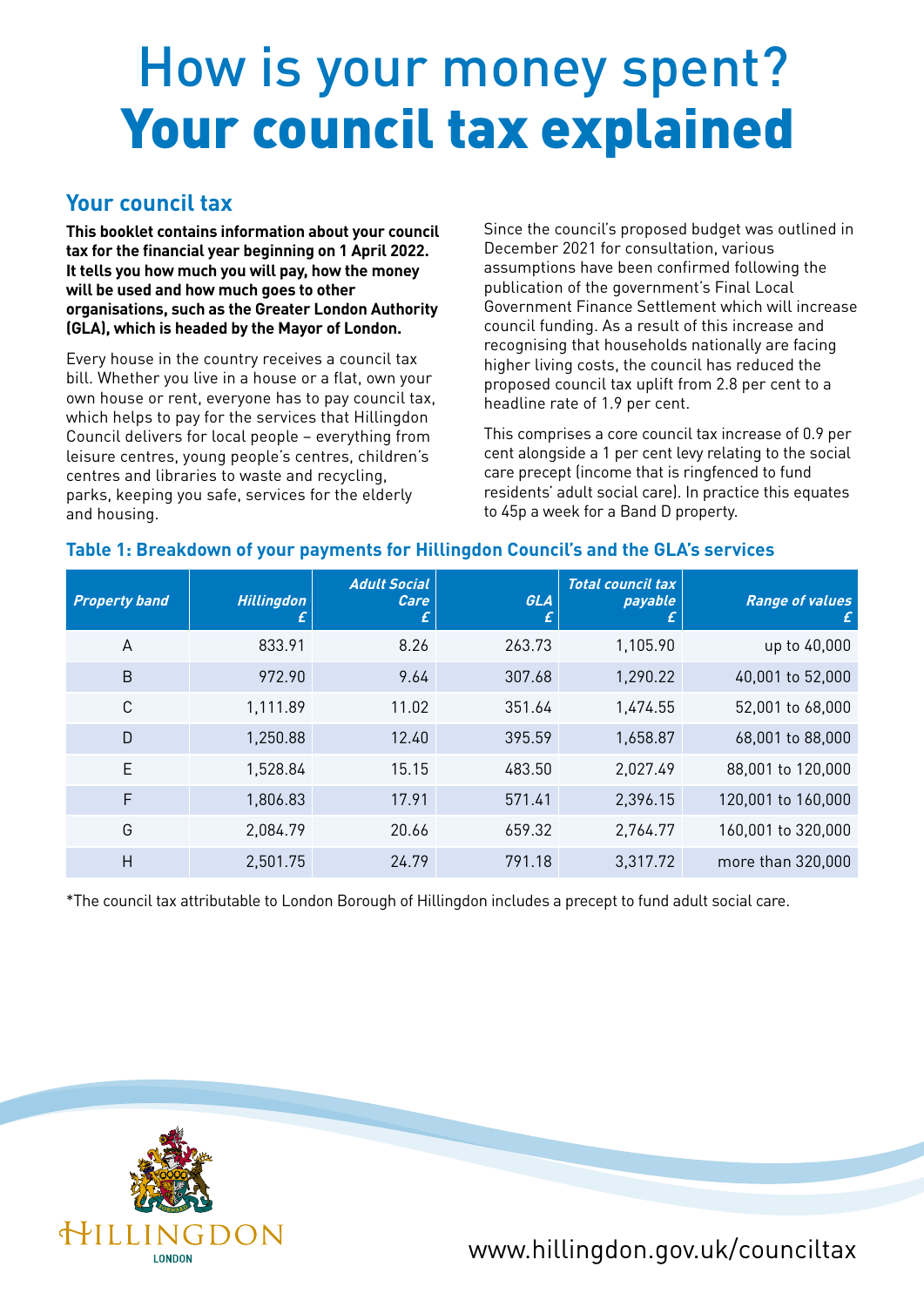## **Valuation of properties and valuation banding appeals**

All homes, including houses, flats, mobile homes and houseboats, must pay council tax. Every property is placed in a valuation band for England by the listing officer at the Valuation Office Agency (VOA) for HM Revenue and Customs. Your council tax bill shows which band your property is in, based on the expected sale price as at 1 April 1991.

If you have an enquiry about the banding of your property or wish to appeal against it, please contact the VOA via www.gov.uk/voa/contact or call the VOA centralised switchboard on 0 03000 501 501.

## **Council tax appeals**

You can appeal against your council tax if you think:

- you are not the resident or owner
- your property is exempt
- there has been a mistake in calculating your bill

If you want to appeal, you must tell us in writing, giving the reasons why you are appealing.

You must continue to pay your council tax while your appeal is being dealt with. We will refund any money that you have overpaid, if your appeal is successful.

## **Discounts for over-65s**

The Older Person Discount remains closed to new entrants since 1 April 2021. The council continues to protect existing discounts for those already in receipt of this discount and a safety net is also in place for the most financially vulnerable residents through the council tax reduction scheme.

## **Are you entitled to a reduction?**

In some cases, you may be entitled to a reduction. If you are the only adult living in a property, you may be entitled to a 25 per cent discount. We work out your council tax based on at least two adults living at the property. However, the following people are not counted for council tax purposes, which may entitle you to a reduction, even if you do not live alone:

- full-time students, student nurses, apprentices (earning less than £195 a week) and youth training trainees
- 18 and 19 year olds who are in, or who have just left, a course of education for the period 1 May to 31 October in any year
- patients in hospital and people looked after in a care home
- people who are severely mentally impaired
- those staying in certain hostels or night shelters
- care workers on low pay, working for charities
- people caring for someone with a disability who is not a spouse, partner or child under 18 years of age
- members of visiting armed forces and certain international institutions
- members of religious communities (monks and nuns)
- people in prison (unless sentenced for nonpayment of council tax or a fine)

If your property has an annexe that is occupied by a relative, you may be entitled to a 50 per cent reduction in the amount of council tax you have to pay.

If you think you qualify for a council tax reduction, please visit  $\otimes$  www.hillingdon.gov.uk/counciltax for further details.

## **Discounts for empty homes**

The council does not grant a discount for unoccupied and substantially unfurnished homes or properties undergoing (or require) major repair work or structural alteration.

Second homes and furnished properties that are not used as a sole or main residence do not attract a discount.

### **Exemptions**

The following unoccupied properties are exempt from council tax:

- previously occupied and owned by a charity (exempt for up to six months)
- was last occupied by someone who has gone into prison (unless sentenced for non-payment of council tax or a fine)
- was last occupied by someone who has gone into hospital or a nursing home to receive personal care
- where probate or letters of administration are awaited (exempt for up to six months after either have been granted)
- where occupation is prohibited by law
- is waiting to be occupied by a minister of religion
- where the previous occupier has moved elsewhere (other than hospital or care home) to receive or provide personal care through old age, disability, illness or mental disorder past or present, or through alcohol or drug dependence
- is owned by a full-time student and was their last sole or main residence
- has been repossessed
- where the liable person is acting as a trustee in bankruptcy

Exemptions also apply to the following occupied properties:

• student halls of residence, forces' barracks and married quarters, a caravan pitch or mooring not in use and an unoccupied annexe that is part of a single dwelling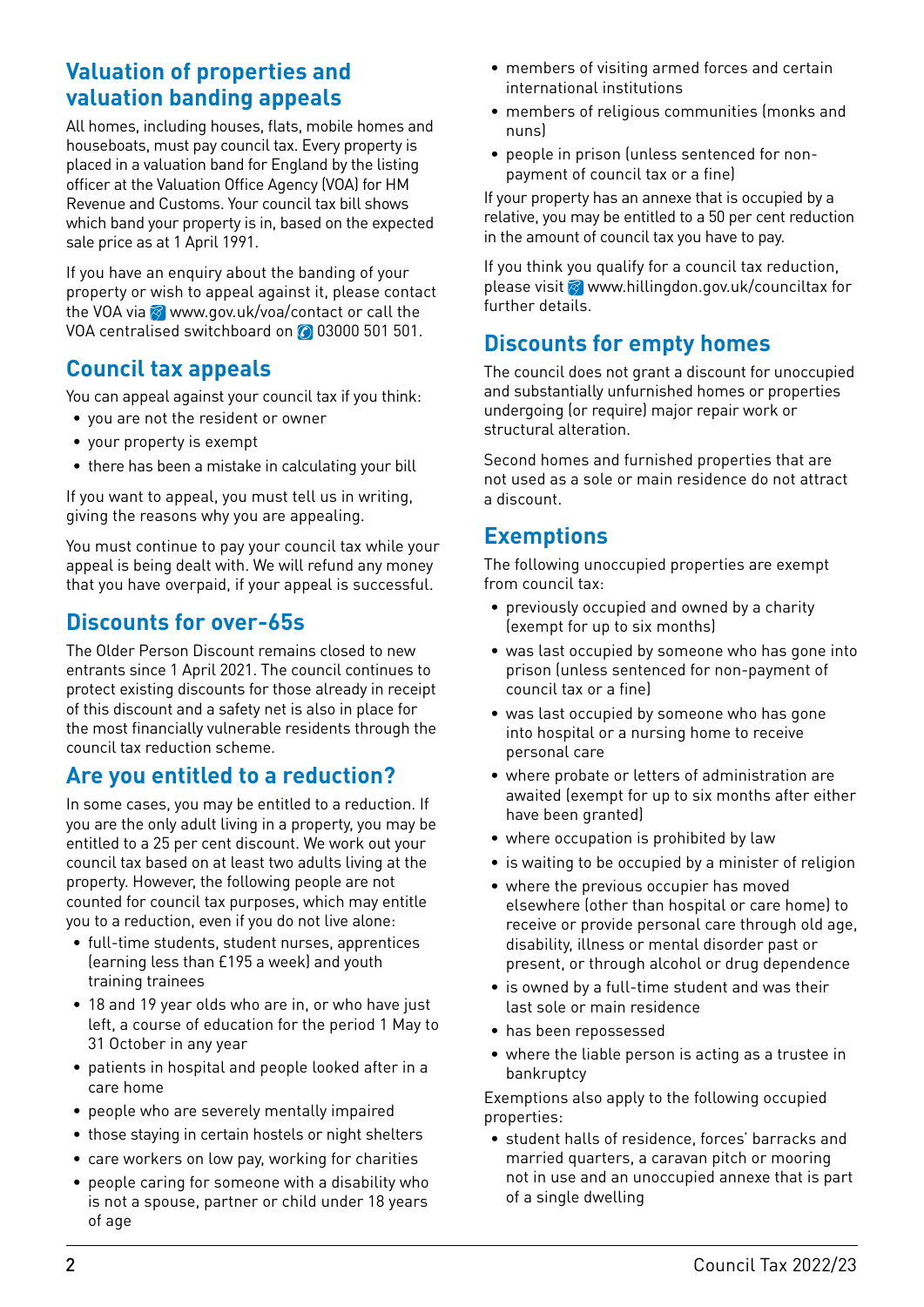- property where the liable person is a member of (or has a relevant association with) visiting armed forces, or is a visiting non-UK citizen entitled to diplomatic privileges or immunities
- property where all residents are full-time students or is occupied by person(s) under 18, or those severely mentally impaired
- an annexe of an occupied dwelling that is occupied by a dependent relative

Certain conditions may apply to discounts or exemptions. Please visit  $\otimes$  www.hillingdon.gov.uk/ counciltax for advice.

If your council tax bill shows a discount, the council has made the assumption that you are entitled to the discount for the period covered by the bill. If this assumption is no longer correct, because your circumstances have changed, or you know that they will change during the period covered by your bill, please let us know. You are required to let the council know in writing within 21 days of realising that you are no longer entitled to a discount. Failure to do this without a reasonable excuse could lead to a £70 penalty.

If you are unsure whether your change of circumstances will affect any entitlement to discount, please visit  $\otimes$  www.hillingdon.gov.uk/ counciltax for advice.

## **Empty homes premium**

Properties that have been unoccupied, and substantially unfurnished for two years or more, are subject to a premium of 150 per cent. Periods of six weeks or less when the property is occupied/ furnished are disregarded for the purposes of calculating the two-year period for the empty homes premium.

The empty homes premium will not be charged to properties left empty for a specific purpose that have a specific statutory exemption, for example:

- when a person goes into care
- a property that would otherwise be the sole or main residence of a member of the armed services, who is absent from the property as a result of such service
- a dwelling that forms part of a single property being treated by a resident of that property as part of the main dwelling, ie. annexes

## **People on a low income**

If you are on a low income, you can apply for council tax reduction on the amount you have to pay. The level of reduction will depend on the size of your family, your savings, your income and the amount of council tax. The maximum reduction you can receive is 75 per cent or, where you or any member of your household is in receipt of any disability income, the maximum would be 90 per cent. If you are receiving

Income Support, Universal Credit (without any earned income), Jobseeker's Allowance, or Employment Support Allowance, you have to pay 25 per cent or 10 per cent (if in receipt of disability income). This could be more if you have nondependant adults living with you. More details of the council's local council tax reduction scheme can be found at  $\otimes$  www.hillingdon.gov.uk/counciltax.

### **Couples**

If you are married or living with someone as husband, wife or same sex partner, you will normally be jointly responsible for the council tax bill. Only make one claim for council tax reduction, which will be assessed on your joint income.

## **Capital limit**

The capital upper limits from 1 April 2022 are:

- No limit receiving the guarantee part of Pension Credit
- £16,000 if you and your partner are both state pension credit age
- £6,000 if you and/or your partner are not state pension credit age

For couples, the limit applies for each claim, not for each person.

To find out if you are state pension credit age go to www.gov.uk/state-pension-age

## **Non-dependents deduction**

Your council tax reduction will be affected if you have someone other than your partner or dependent children living in your household. More details on the non-dependant deductions can be found at  $\otimes$  www. hillingdon.gov.uk/ctrscheme. You can also find out how much council tax reduction you may be entitled to by using the council tax reduction calculator at **<sup>⊗</sup>www.hillingdon.gov.uk/counciltax.** 

## **People with disabilities**

You may be entitled to a reduction in your council tax bill if your home has certain features that are essential (or of major importance) to the wellbeing of a disabled person who lives there. These features are:

- a room (other than a bathroom, kitchen or toilet) used mainly by a disabled person (for example, for storing dialysis equipment or a ground-floor bedroom in a property with two or more floors)
- an additional kitchen or a bathroom (with bath and/or shower, not just a toilet and wash basin) for use by the disabled person
- extra space inside the property to allow for the use of a wheelchair.

If you are eligible, your bill will be reduced to that of a property in the valuation band immediately below the actual band of your property.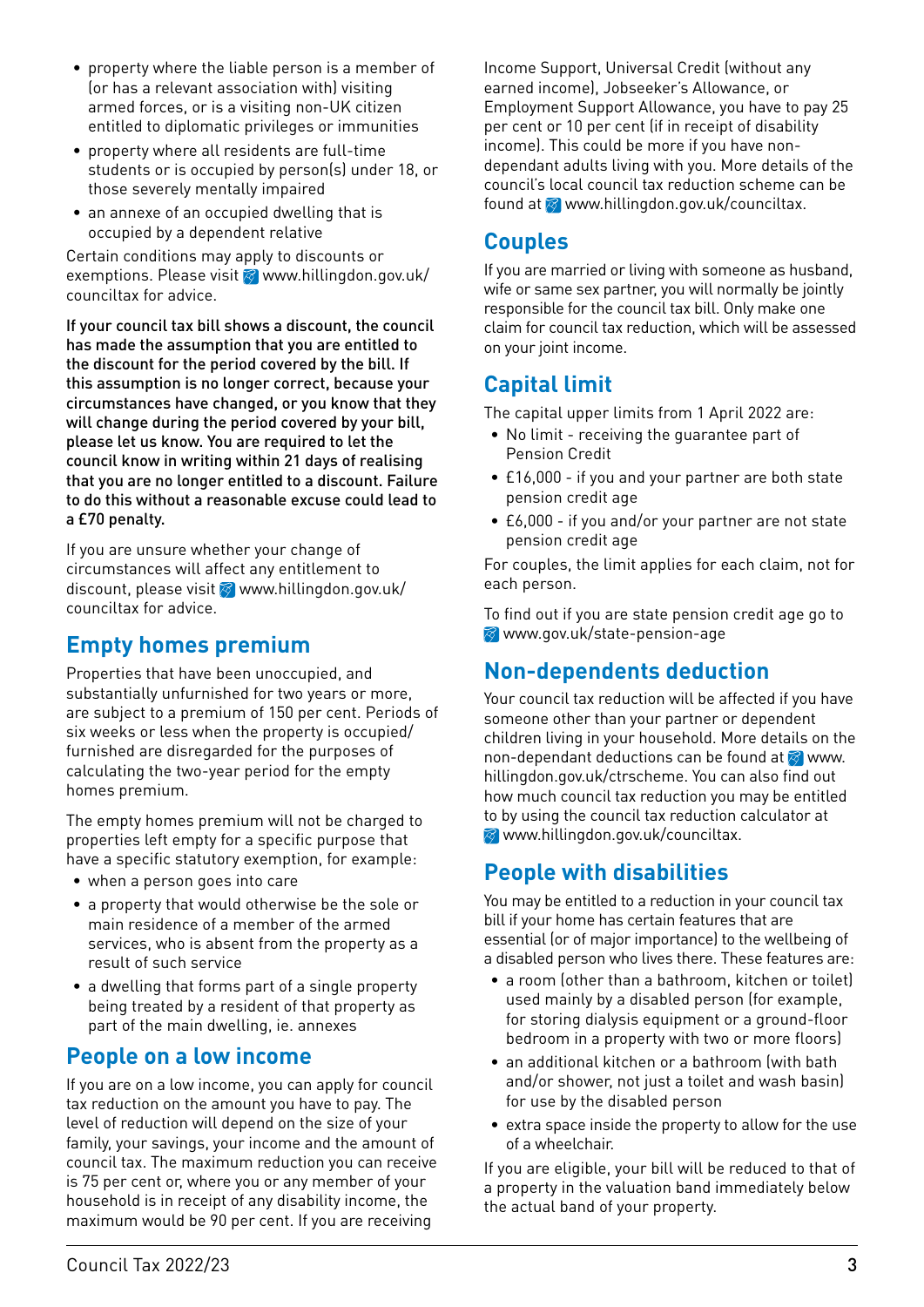## **How to pay**

Council tax is usually paid in 10 instalments from April to January or you can apply to pay in 12 instalments. If you wish to do so, your request must be received in writing by 1 April. Where requests are received after 1 April, council tax will be payable in the number of months remaining up to and including March of the following year. Details of the different payment methods and contact information are online at  $\otimes$  www.hillingdon.gov.uk/counciltax.

## This year's council tax

## **Adult Social Care precept**

**The Secretary of State made an offer to adult social care authorities. ("Adult social care authorities" are local authorities which have functions under Part 1 of the Care Act 2014, namely county councils in England, district councils for an area in England for which there is no county council, London borough councils, the Common Council of the City of London and the Council of the Isles of Scilly).**

**The offer was the option of an adult social care authority being able to charge an additional "precept" on its council tax without holding a referendum, to assist the authority in meeting its expenditure on adult social care from the financial year 2016-17. It was originally made in respect of the financial years up to and including 2019-20. Following the Spending Review 2021, the Chancellor confirmed the extension of the Social Care Precept into 2022/23 as part of a package of additional funding for Social Care.**

The Older Person Discount remains closed to new entrants since 1 April 2021, the council continues to protect existing discounts for those already in receipt of this discount and a safety net is also in place for the most financially vulnerable residents through the council tax reduction scheme.

As part of the budget, the council continues to hold £4 million as a contingency should government grants not be sufficient to alleviate any new and emerging funding pressures created by COVID-19 in 2022/23.

#### **Table 2: This year's council tax**

|                                                                                        | 2021/22<br>£'000 | 2022/23<br>£'000 |
|----------------------------------------------------------------------------------------|------------------|------------------|
| Gross expenditure on services                                                          | 472,323          | 482,867          |
| Service income (specific govern-<br>ment grants, fees and charges)                     | (234, 078)       | (231, 820)       |
| Net expenditure on services                                                            | 238,245          | 251,047          |
| Corporate income (business rates,<br>general government grants and<br>use of balances) | (111, 706)       | (119, 868)       |
| <b>Hillingdon's council tax</b><br>requirement                                         | 126,539          | 131,179          |
| Greater London Authority precept                                                       | 37,119           | 41,078           |
| <b>Total council tax requirement</b>                                                   | 163,658          | 172,257          |
| Divided by Band D equivalent<br>properties within the borough                          | 102,107          | 103,840          |
| <b>Charge for each Band D</b><br>household                                             | £1,603.38        | £1,658.87        |

#### **Table 3: Development of 2022/23 budget**

|                                    | £'000    |
|------------------------------------|----------|
| Council tax requirement 2021/22    | 126,539  |
| Increase in government funding     | (5, 556) |
| Increase in business rate income   | (1, 511) |
| Movement in drawdown from balances | (1,095)  |
| Inflationary cost increases        | 12,035   |
| Increase in demand-led growth      | 13,520   |
| Savings and efficiencies           | (10,647) |
| Corporate adjustments              | (2, 106) |
| Council tax requirement 2022/23    | 131,179  |

## **What do I get for my money?**

The council delivers nearly 800 different services, which directly benefit local residents and the borough. These services are funded through a combination of grants from central government, a share of local business rates and your council tax. The amount to be raised from council tax is known as the council tax requirement.

Further information about the council's budget can be found at **M** www.hillingdon.gov.uk/budgetreports.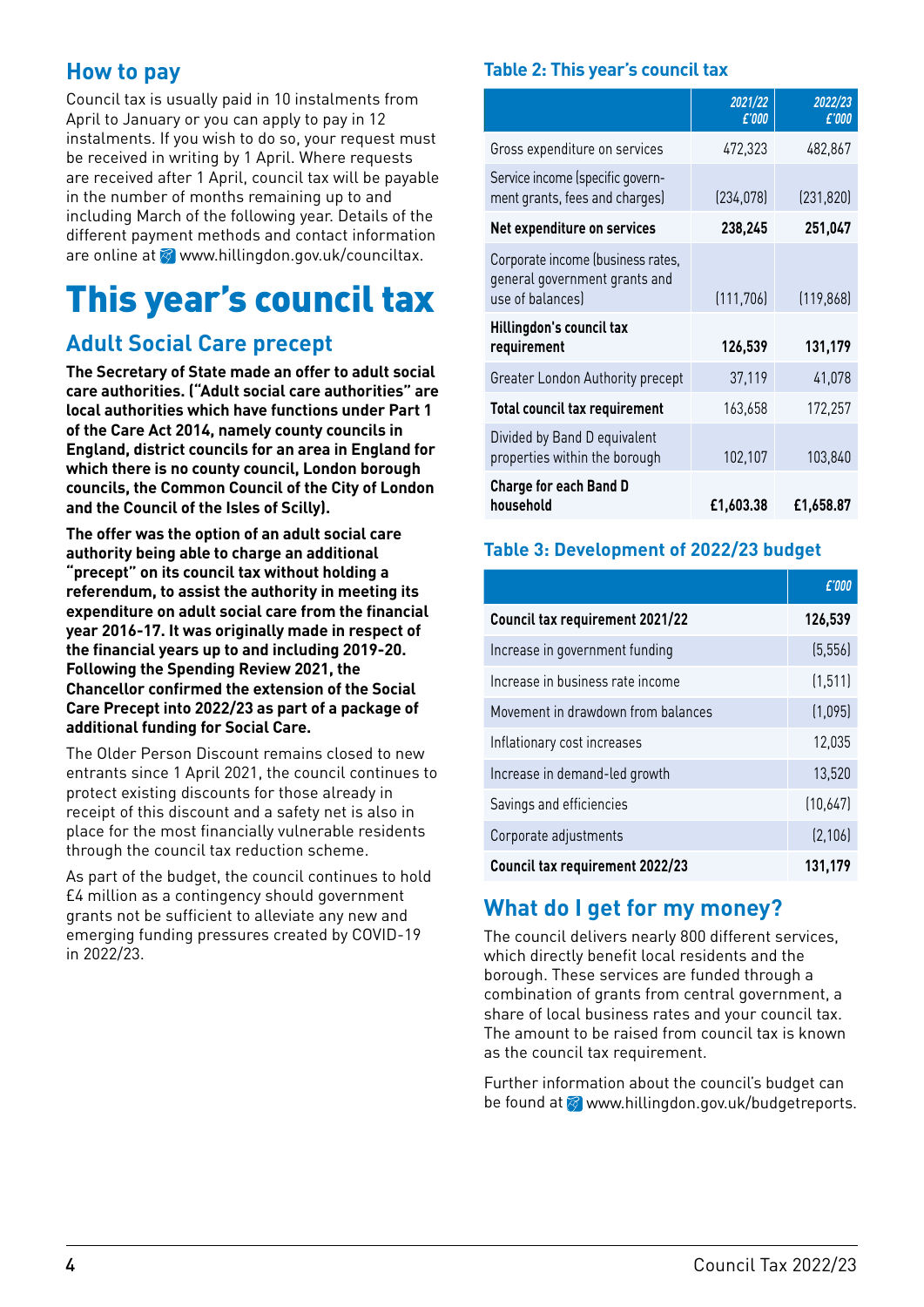#### **Table 4: The split of costs between different council services**

|                                                  | 2022/22<br>£'000 | <b>Change</b><br>£'000 | 2022/23<br>£'000 |
|--------------------------------------------------|------------------|------------------------|------------------|
| Adult social care                                | 79,335           | 8,266                  | 87,601           |
| Cultural, environmental and<br>planning services | 40,828           | 2,335                  | 43,163           |
| Children's social care                           | 43,926           | 5,644                  | 49,570           |
| Public health                                    | 17,810           | 728                    | 18,538           |
| <b>Education services</b>                        | 15,306           | 225                    | 15,531           |
| Highways, roads and<br>transport services        | 9,607            | (1, 520)               | 8,087            |
| Housing services                                 | 6,758            | 847                    | 7,605            |
| Central services to<br>the public                | 6,838            | (4,005)                | 2,833            |
| Capital financing charges                        | 9,150            | 1,307                  | 10,457           |
| Corporate and<br>democratic core                 | 6,032            | (655)                  | 5,377            |
| Priority growth and general<br>contingency       | 823              | (323)                  | 500              |
| Levies and other<br>London-wide charges          | 1,832            | (47)                   | 1,785            |
|                                                  | 238,245          | 12,802                 | 251,047          |

## Greater London Authority

### **Introduction**

The Mayor of London's budget for the 2022-23 financial year sets out his priorities to support London's recovery from the COVID-19 pandemic and to tackle the huge social, health and economic inequalities which it has exposed and exacerbated, and which have become even more apparent as a result of the current cost of living crisis. It supports job creation and London's businesses (both large and small), our city's future growth and economic success and the Mayor's vision to rebuild London as a greener, cleaner and safer city with stronger and more cohesive communities.

This year's budget will provide resources to improve the key public services Londoners need. This includes delivering more genuinely affordable homes, securing funding to maintain the capital's transport infrastructure and tackling toxic air pollution and the climate emergency. The budget also provides resources to support jobs and growth, fund skills and retraining programmes, help rough sleepers, invest in youth services and make London a fairer and cleaner place to live.

The budget prioritises resources for the Metropolitan Police Service and London Fire Brigade to keep Londoners safe, including violence reduction initiatives and initiatives to improve opportunities for young Londoners. In light of the significant reductions in fare revenues and property tax income following the pandemic some difficult decisions have been unavoidable. However, this budget remains focused on delivering a swift and sustainable recovery and building the better, brighter, fairer future all Londoners want and deserve.

## **Council tax for GLA services**

The GLA's share of the council tax for a typical Band D property has been increased by £31.93 (or 61p per week) to £395.59. The additional income raised will fund the Metropolitan Police and the London Fire Brigade and will also go towards ensuring existing public transport services in London can be maintained, meeting requirements set by the government in COVID-19 funding arrangements. Council taxpayers in the City of London, which has its own police force, will pay £118.46.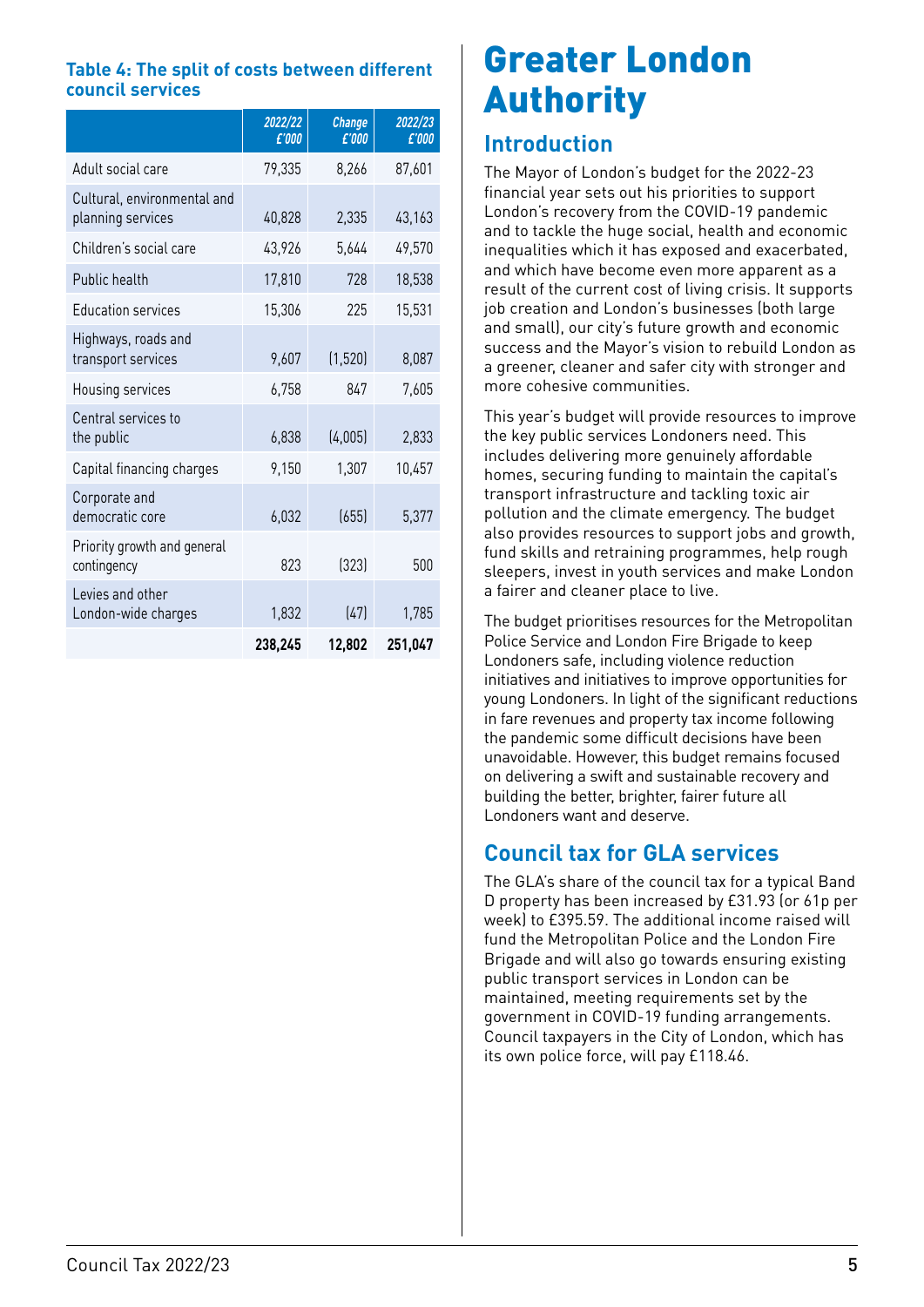#### **Table 5: The GLA's share of council tax**

| <b>Council tax</b>                    | 2021/22<br>£ | <b>Change</b><br>£ | 2022/23 |
|---------------------------------------|--------------|--------------------|---------|
| <b>MOPAC</b><br>(Metropolitan Police) | 267.13       | 10.00              | 277.13  |
| LFC<br>(London Fire Brigade)          | 56.87        | 1.93               | 58.80   |
| GLA                                   | 22.57        | 0.00               | 22.57   |
| <b>Transport Services</b>             | 17.09        | 20.00              | 37.09   |
| <b>Total</b>                          | 363.66       | 31.93              | 395.59  |

### **Investing in frontline services**

This budget will enable the Mayor to fulfil his key priorities for London. These include:

- ensuring the Metropolitan Police has the resources it needs to tackle violent crime – since 2019 the Mayor has funded 1,300 additional police officer posts from locally raised council tax and business rates revenues – while seeking to increase trust and confidence amongst Londoners in the police service
- tackling the underlying causes of crime through the rollout of funding to support disadvantaged young Londoners access positive opportunities and constructive activities that allow them to make the most of their potential, as well as resources for new violence reduction initiatives
- protecting vulnerable children and women at risk of abuse and domestic violence
- providing enough resources to the London Fire Brigade (LFB) to ensure that first and second fire engines arrive at emergency incidents within 10 minutes on at least 90 per cent of occasions and 12 minutes on at least 95 per cent of occasions respectively, after being dispatched. The Mayor is also providing resources to rollout a transformation programme so that the LFB can implement the recommendations of the Grenfell fire inquiry. This includes investing in the new vehicles and equipment required
- working with London boroughs to maintain existing concessionary travel and assisted door to door transport schemes. This includes, for example, maintaining free bus and tram travel for under 18s as well as free off-peak travel across the network for older Londoners, the disabled, armed forces personnel in uniform and eligible armed services veterans and protecting the Taxicard and Dial a Ride schemes
- continuing the Hopper bus fare, which makes transport more affordable for millions of Londoners
- opening the central London section of the Elizabeth line (the operational name for

Crossrail) in the first half of 2022, followed by the full line opening with through services as soon as possible to increase central London's rail capacity by ten per cent. This will follow the successful opening of the Northern line extension to Nine Elms and Battersea Power Station in September 2021

- continuing to tackle London's housing crisis, by investing £4.9 billion to allow 116,000 affordable home starts within London by 2023 and an additional 35,000 starts by 2026, as well as allocating resources to tackle homelessness and reduce rough sleeping
- tackling the climate emergency through creating a new £90 million fund alongside the continued roll out of the Mayor's £50 million Green New Deal for London fund. The Mayor has already expanded the Ultra Low Emission Zone to the North and South Circular roads in Autumn 2021 to tackle air pollution
- investing in projects to enable more walking and cycling across London
- funding projects to bring Londoners together, promote arts, sports and culture, help tackle inequality and improve the environment.

## **Summary of GLA budget**

The following tables compare the GLA group's planned spending for 2022-23 with last year and sets out why it has changed. The GLA's planned gross expenditure is lower this year. This overall reduction is mainly due to the need to repay deficits in council tax and business rates income due to the impact of the pandemic albeit the Mayor has increased his proposed spending on services including policing. Overall the council tax requirement has increased because of the extra resources for the Metropolitan Police Service and the London Fire Brigade and to secure funding to maintain existing transport services. There has also been a 1.7 per cent increase in London's residential property taxbase. Find out more about our budget at <sup>o</sup> www.london.gov.uk/budget.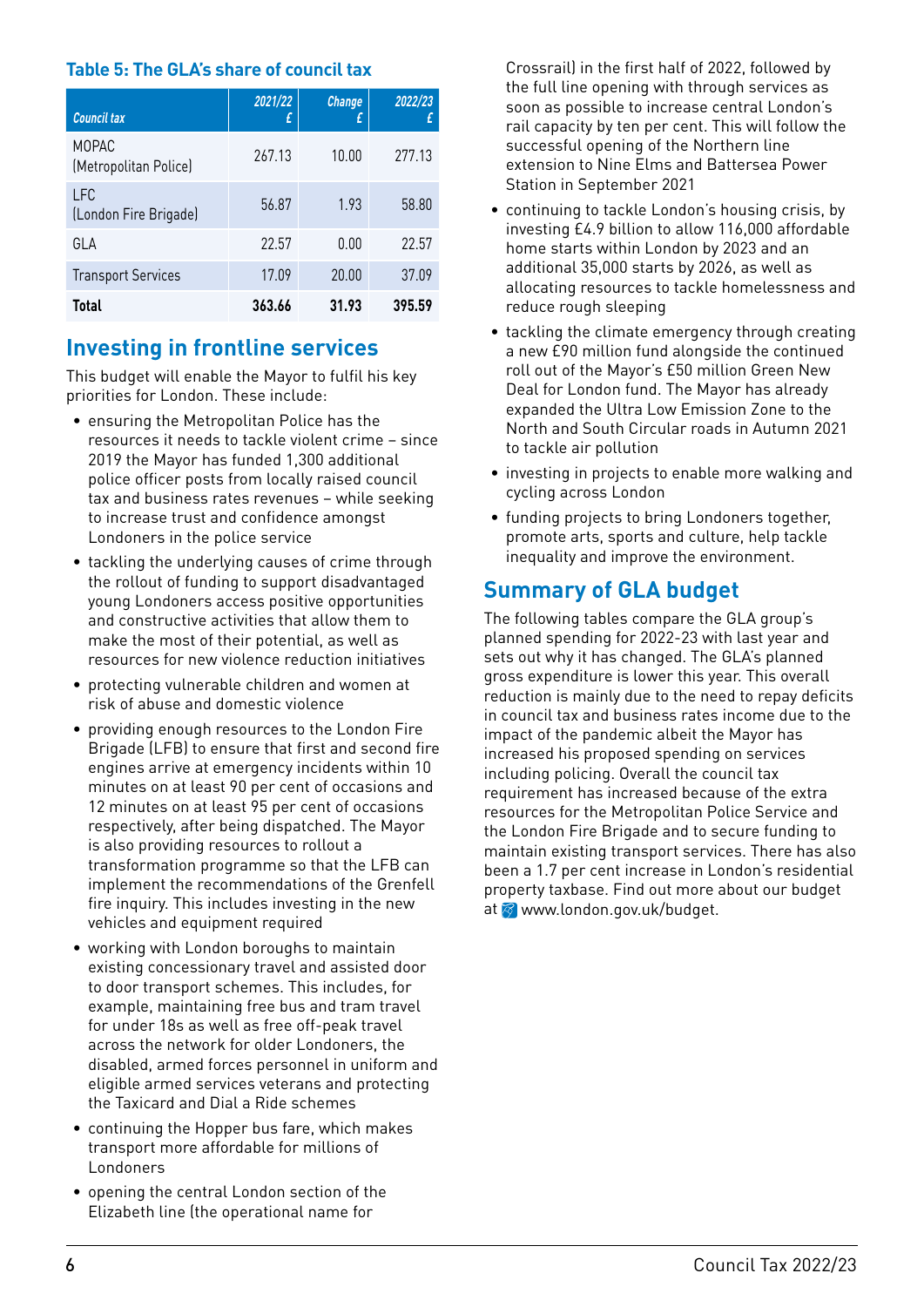#### **Table 6: How the GLA's budget is funded**

|                                               | 2022/23<br>Em |
|-----------------------------------------------|---------------|
| Gross expenditure                             | 14,950.3      |
| Government grants and retained business rates | (6,974.8)     |
| Fares, charges and other income               | (6, 781.5)    |
| Change in reserves                            | 19.6          |
| Amount met by council tax payers              | 1,213.6       |

#### **Table 7: Changes in spending**

|                                               | 2022/23<br>£m |
|-----------------------------------------------|---------------|
| 2021/22 council tax requirement               | 1,096.6       |
| Net change in service expenditure and income  | (1,034.7)     |
| Change in use of reserves                     | 759.2         |
| Government grants and retained business rates | 391.3         |
| Other changes                                 | 12            |
| Amount met by council taxpayers               | 1.213.6       |

## Environment Agency

The Environment Agency is a levying body for its Flood and Coastal Erosion Risk Management Functions under the Flood and Water Management Act 2010 and the Environment Agency (Levies) (England and Wales) Regulations 2011.

The Environment Agency has powers in respect of flood and coastal erosion risk management for 5,200 kilometres of main river and along tidal and sea defences in the area of the Thames Regional Flood and Coastal Committee. Money is spent on the construction of new flood defence schemes, the maintenance of the river system and existing flood defences together with the operation of a flood warning system and management of the risk of coastal erosion. The financial details are:

#### **Table 8: Thames Regional Flood and Coastal Committee budget**

|                               | 2021/22<br>£'000 | 2022/23<br>£'000 |
|-------------------------------|------------------|------------------|
| Gross expenditure             | 116.470          | 148,034          |
| Levies raised                 | 12,042           | 12,282           |
| <b>Total council tax base</b> | 5,127            | 5.214            |

The majority of funding for flood defence comes directly from the Department for the Environment, Food and Rural Affairs (Defra). However, under the new Partnership Funding rule not all schemes will attract full central funding. To provide local funding for local priorities and contributions for partnership funding the Regional Flood and Coastal Committees recommend through the Environment Agency a local levy.

A change in the gross budgeted expenditure between years reflects the programme of works for both capital and revenue needed by the Regional Flood and Coastal Committee to which you contribute. The total Local Levy raised by this committee has increased by 1.99 per cent.

The total Local Levy raised has increased from £12,042,289 in 2021/2022 to £12,281,930 for 2022/2023.